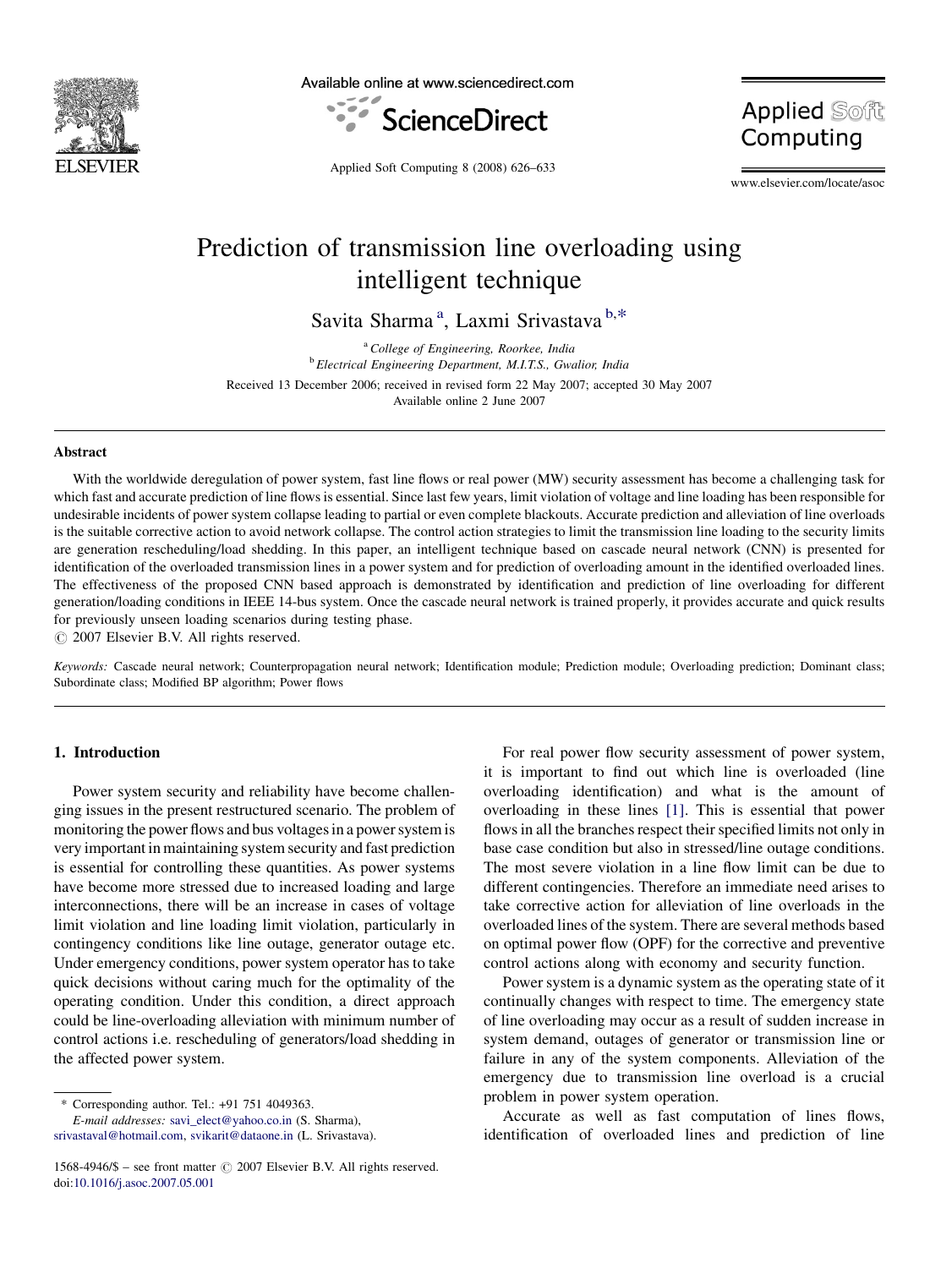overloading in different overloaded branches are essential for secure and reliable operation of power system. In other words, fast security assessment of power system is of paramount importance in modern power system to provide reliable and secure electricity supply to its consumers.

In reference [\[2\],](#page--1-0) a corrective switching algorithm has been proposed which relieves overloads and voltage violations as well. Ioannis and Konstantinos [\[3\]](#page--1-0) developed a model and some initial results of a dynamical model for blackouts in power transmission systems. The traditional form of load control (shedding) is quite disruptive to consumers and so often avoided. In reference [\[4\],](#page--1-0) a non-disruptive load control method has been developed to switch small pieces of load, so that interruptions are effectively unnoticed by consumers.

Several power flow methods are available to compute lineflows in a power system like Gauss Seidel iterative method, Newton-Raphson method, fast decoupled power flow method and dc power flow method but these are either approximate or too slow for on-line implementation [\[5,6,11\]](#page--1-0).

With the development of artificial intelligence based techniques such as artificial neural network, fuzzy logic etc. in recent years, there is growing trend in applying these approaches for the operation and control of power system [\[7–](#page--1-0) [11\].](#page--1-0) Artificial neural network systems gained popularity over the conventional methods as they are efficient in discovering similarities among large bodies of data and synthesizing fault tolerant model for nonlinear, partly unknown and noisy/ corrupted system.

Artificial neural network (ANN) is an intelligent technique, which mimics the functioning of a human brain. It simulates human intuition in making decision and drawing conclusions even when presented with complex, noisy, irrelevant and partial information. The information going to the input layer neurons of artificial neural network is recoded into internal representation and the outputs are generated by the internal representation rather than by the input pattern [\[10\]](#page--1-0). ANN can model any nonlinear function without knowledge of the actual model structure and during testing phase, it gives extremely fast response. Properly trained ANNs are able to provide accurate results for the patterns that are not far different from the training patterns. A neural network consists of a number of neurons, which are elementary processing units that are connected together according to some pattern of connectivity.

In this paper, a cascade neural network based approach [\[11\]](#page--1-0) is proposed for fast identification and prediction of transmission line overloading. The developed cascade neural network is a combination of an Identification module (ANN1) and a Prediction module (ANN2). All the training patterns are applied to the identification module, which is trained to classify them either in overloaded class or in under-loaded class using a modified BP algorithm. The identified overloaded cases are then passed to the prediction module (which is a feed-forward counterpropagation neural network) for prediction of line overloading.

The input features for CNN are taken from the set of real power injections at generation (PV) and load (PQ) buses, and reactive power injections at PQ type buses as these independent and known variables (prior to power flow analysis) influence the line flows most. Due to large number of such variable in any practical power system, it is not possible to consider all these variables as inputs to an ANN, as it will increase the input dimension, the size of the neural network i.e. the number of interconnection weights and ultimately the training time. So to overcome this difficulty, the variables are grouped into different clusters and from each cluster one representative variable is selected as the input feature to the proposed neural network. In this paper, angular distance based clustering [\[12\]](#page--1-0) is applied for the selection of input features. Since only one Cascade neural network is trained for identification and prediction of line overloading in a number of lines, a topology in the form of admittance Gij and susceptance Bij corresponding to each line between buses  $i$  and  $j$  is also applied along with the input features to train the neural networks (ANN1 and ANN2). Optimal training of the CNN has been achieved by iteration wise monitoring the error patterns for the training set and the validation set.

The proposed neural network based technique is applied for overloading identification and prediction at different loading/ generation conditions in IEEE-14 bus system.

#### 2. Methodology

The block diagram of the proposed Cascade neural network is shown in Fig. 1. By perturbing the load at all the buses randomly in wide range of system operating conditions, a large number of load patterns have been generated and full ac power flow analysis has been carried out for each case to calculate real line-flow in each line of the power system. Angular distance based clustering [\[12\]](#page--1-0) is applied for selection of input features from the set of real power injections at generation and load buses, and reactive power injections at load buses. An identification module which is a three-layered feed-forward neural network with single clamped output as shown in [Fig. 2,](#page--1-0) is developed to classify the transmission lines condition either in overloaded or in under-loaded class taking into consideration the real power flows and the maximum power flow limits in different lines.

The identification module is trained using modified BP algorithm [\[11,13\]](#page--1-0) such that its target output is high (0.9) when presented with a sample from overloaded class  $(C_1)$ , and low (0.1) when presented with a sample from under-loaded class  $(C_2)$ . During training, the outputs of the identification module greater than 0.9 are clamped to 0.9, similarly outputs smaller than 0.1 are clamped to 0.1 to reduce the likelihood of the network getting stuck in local minima.



Fig. 1. Cascade neural network for identification and prediction of overloading.